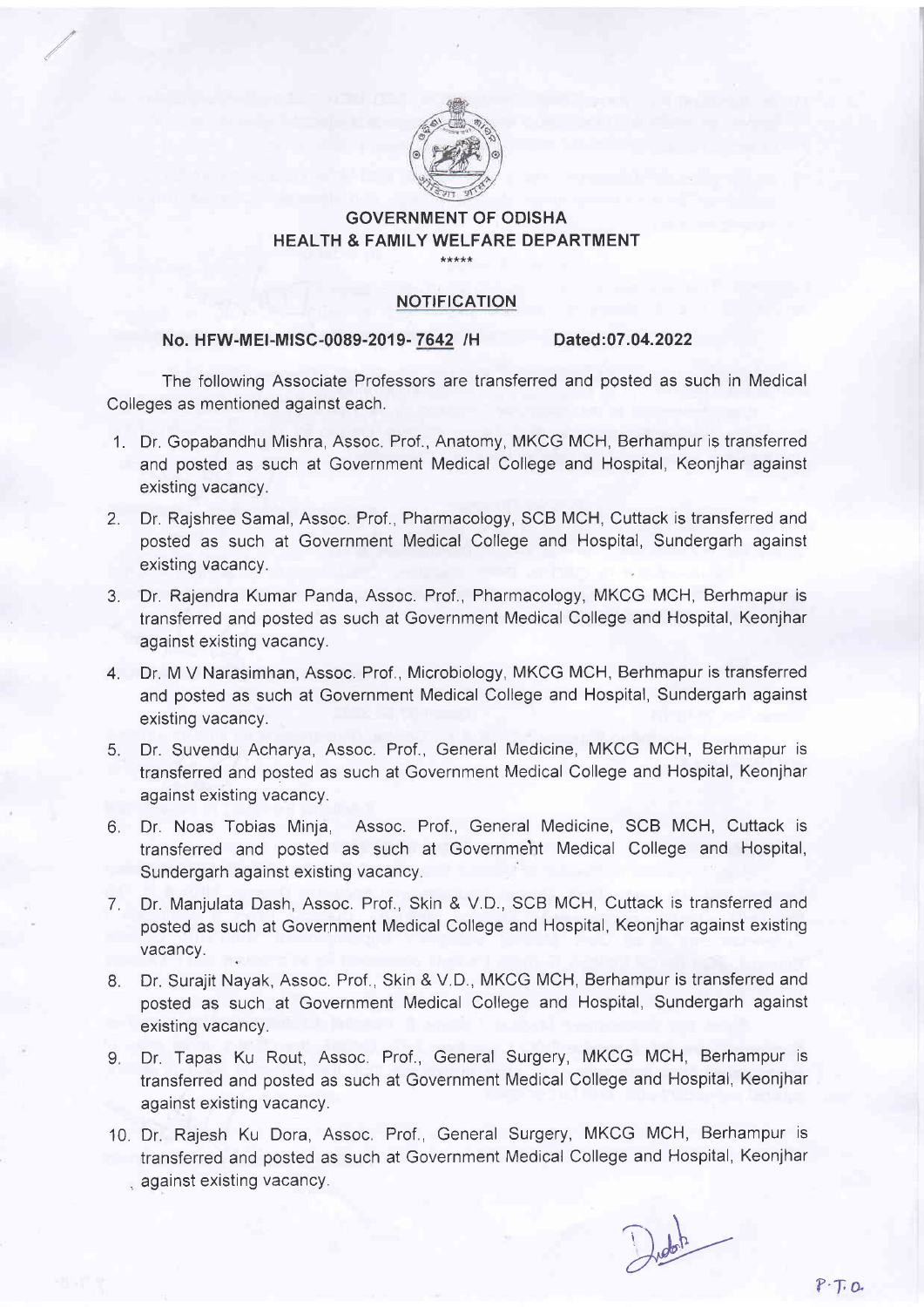- 11. Dr. Satyajeet Ray, Assoc. Prof., Orthopaedics, SCB MCH, Cuttack is transferred and posted as such at Government Medical College and Hospital, Sundergarh against existing vacancy.
- 12. Dr. Sanghamitra Mohapatra , Assoc, Prof., O & G, SCB MCH, Cuttack is transferred and posted as such at Government Medical College and Hospital, Sundergarh against existing vacancy,

By order of the Governor

Additional Secretary to Government

# Memo. No.7643 /H

## Dated:07.04.2022

Copy foruvarded to the Additional Secretary to the Hon'ble Chief Minister, Odisha / p.S. to the Hon'ble Minister, Health & Family Welfare, Odisha for kind information of the Hon'ble Chief Minister and the Hon'ble Minister, respectively.

Additional Secretary to Government

# Memo. No.7644 /H Dated:07.04.2022

Copy forwarded to OSD to Chief Secretary, Odisha / P.S. to Additional Chief Secretary to Government, Health & FW Department for kind information of Chief Secretary and Additional Chief Secretary, respectively.

 $\frac{1}{2}$  W  $\frac{1}{2}$ 

Additional Secretary to Government

### Memo. No.7645 /H

# Dated:07.04.2022

Copy forwarded to Principal A.G (A & E), Odisha, Bhubaneswar for kind information and necessary action.

Additional Secretary to Government

# Memo. No. 7646 /H Dated:07:04.2022

Copy forwarded to Director of Medical Educaiion & Training, Odisha, Bhubaneswar/ Director, VIMSAR, Burla/ DHS, Odisha, Bhubaneswari Additional Director, HRH & R, O/o the DHS, Odisha, Bhubaneswar/ Director, AHPGIC, Cuttack/ Dean & Principals <sup>I</sup> Superintendents of all Govt. Medical Colleges / Superintendent, SVPPGIP, Cuttack/ Principal, SCB Dental College, Cuttack/ Persons concerned for information and necessary action.

Since the Government Medical College & Hospital Establishment at Keonjhar/ Sundergarh are yet to receive DDO Code from A.G., Odisha, the officers under order of posting shall draw their salary and other allowances from their previous place of posting against any vacant post, until further order.

Dudon Class

Additional Secretary to Government